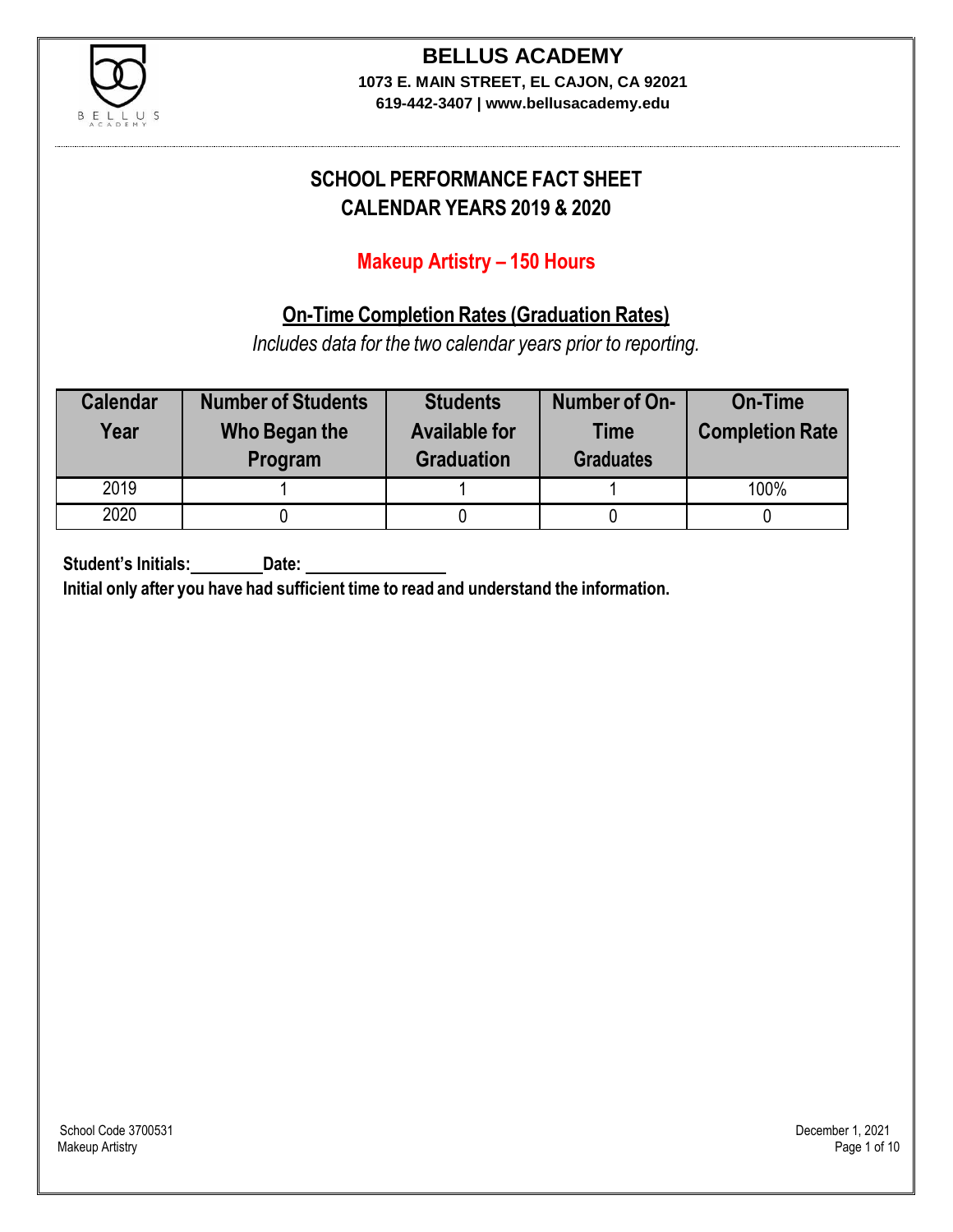

**619-442-3407 | www.bellusacademy.edu**

### **Job Placement Rates** *(includes data for the two calendar years prior to reporting)*

| <b>Calendar</b> | Number of                                                | Number of        | <b>Graduates</b>                          | <b>Graduates</b>                | <b>Placement Rate %</b>                |
|-----------------|----------------------------------------------------------|------------------|-------------------------------------------|---------------------------------|----------------------------------------|
| Year            | <b>Students</b><br><b>Who</b><br><b>Began</b><br>Program | <b>Graduates</b> | <b>Available for</b><br><b>Employment</b> | Employed in the<br><b>Field</b> | <b>Employed in the</b><br><b>Field</b> |
| 2019            |                                                          |                  |                                           |                                 | 100%                                   |
| 2020            |                                                          |                  |                                           |                                 |                                        |

You may obtain from the institution a list of the employment positions determined to be in the field for which a student received education and training by contacting the Admissions Representative at this institution.

### **Gainfully Employed Categories** *(includes data for the two calendar years prior to reporting)*

| <b>Calendar Year</b> | <b>Graduate Employed</b><br>in the Field<br>20-29 Hours Per<br><b>Week</b> | <b>Graduates Employed in the</b><br><b>Field at Least 30 Hours Per</b><br><b>Week</b> | <b>Total Graduates</b><br><b>Employed in the</b><br><b>Field</b> |
|----------------------|----------------------------------------------------------------------------|---------------------------------------------------------------------------------------|------------------------------------------------------------------|
| 2019                 |                                                                            |                                                                                       |                                                                  |
| 2020                 |                                                                            |                                                                                       |                                                                  |

## **Part-Time vs. Full-Time Employment**

### **Single Position vs. Concurrent Aggregated Position**

| <b>Calendar Year</b> | <b>Graduates</b><br><b>Employed in the</b><br><b>Field in a Single</b><br><b>Position</b> | Graduates Employed in the<br><b>Field in Concurrent</b><br><b>Aggregated Positions</b> | <b>Total Graduates</b><br><b>Employed in the</b><br><b>Field</b> |
|----------------------|-------------------------------------------------------------------------------------------|----------------------------------------------------------------------------------------|------------------------------------------------------------------|
| 2019                 |                                                                                           |                                                                                        |                                                                  |
| 2020                 |                                                                                           |                                                                                        |                                                                  |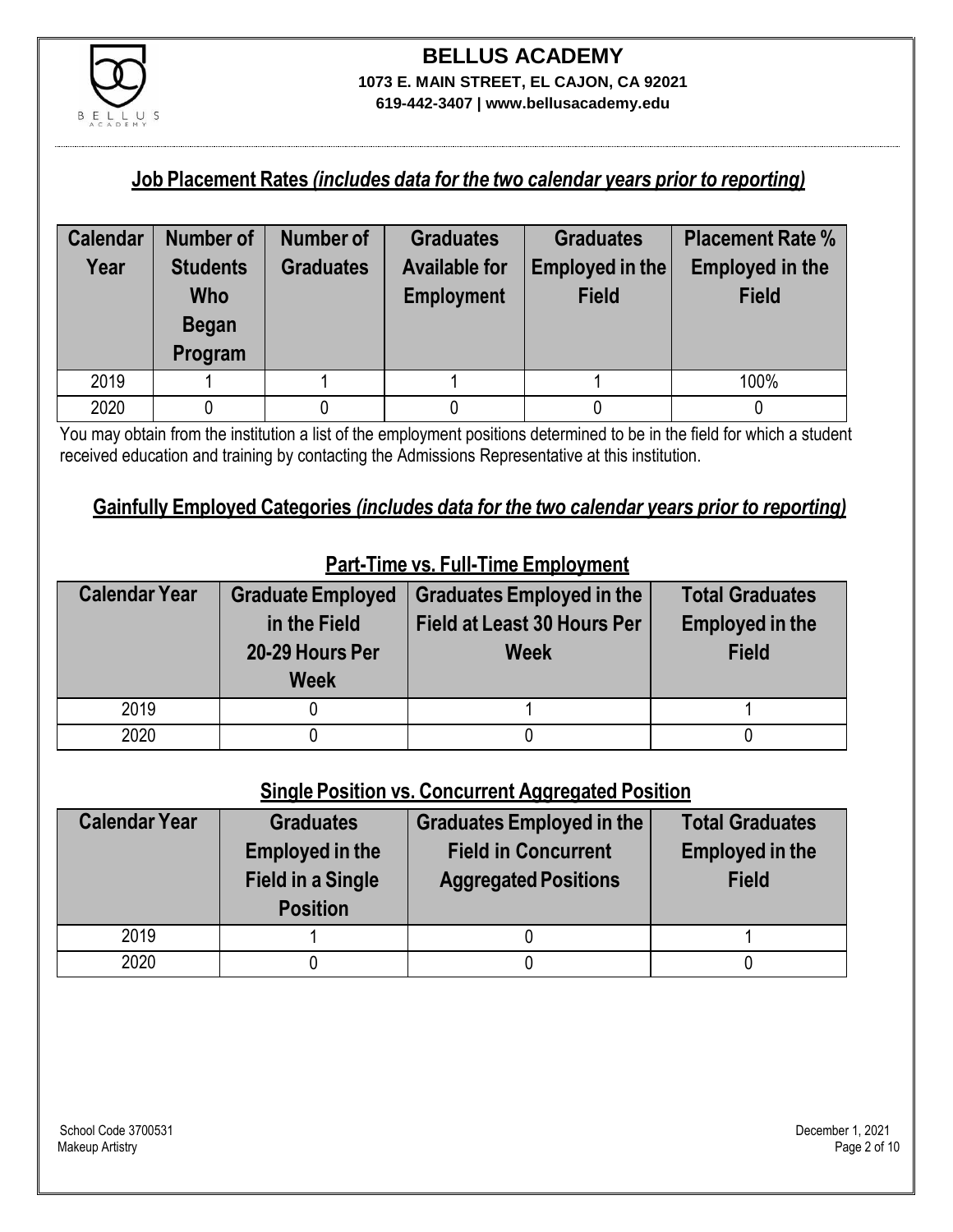

**619-442-3407 | www.bellusacademy.edu**

## **Self-Employed / Freelance Positions**

| <b>Calendar Year</b> | <b>Graduates Employed who are Self-</b><br><b>Employed or Working Freelance</b> | <b>Total Graduates</b><br><b>Employed in the Field</b> |
|----------------------|---------------------------------------------------------------------------------|--------------------------------------------------------|
| 2019                 |                                                                                 |                                                        |
| 2020                 |                                                                                 |                                                        |

### **InstitutionalEmployment**

| <b>Calendar Year</b> | Graduates Employed in the Field who are<br><b>Employed by the Institution, an Employer</b><br>Owned by the Institution, or an Employer<br>who Shares Ownership with the<br>Institution. | <b>Total Graduates</b><br><b>Employed in the Field</b> |
|----------------------|-----------------------------------------------------------------------------------------------------------------------------------------------------------------------------------------|--------------------------------------------------------|
| 2019                 |                                                                                                                                                                                         |                                                        |
| 2020                 |                                                                                                                                                                                         |                                                        |

**Student's Initials: Date: Initial only after you have had sufficient time to read and understand the information.**

This program may result in freelance or self-employment.

- The work available to graduates of this program is usually for freelance or self-employment.
- This type of work may not be consistent.
- The period of employment can range from one day to weeks to several months.
- Hours worked in a day or week may be more or less than the traditional 8 hour work day or 40 hour work week.
- You can expect to spend unpaid time expanding your networks, advertising, promoting your services, or honing your skills.
- Once graduates begin to work freelance or are self-employed, they will be asked to provide documentation that they are employed as such so that they may be counted as placed for our job placement records.
- Students initialing this disclosure understand that either a majority or all of this school's graduates are employed in this manner and understand what comprises this work style.

**Student's Initials: Date: Only initial after you have had sufficient time to read and understand the information.**

School Code 3700531 December 1, 2021 Makeup Artistry Page 3 of 10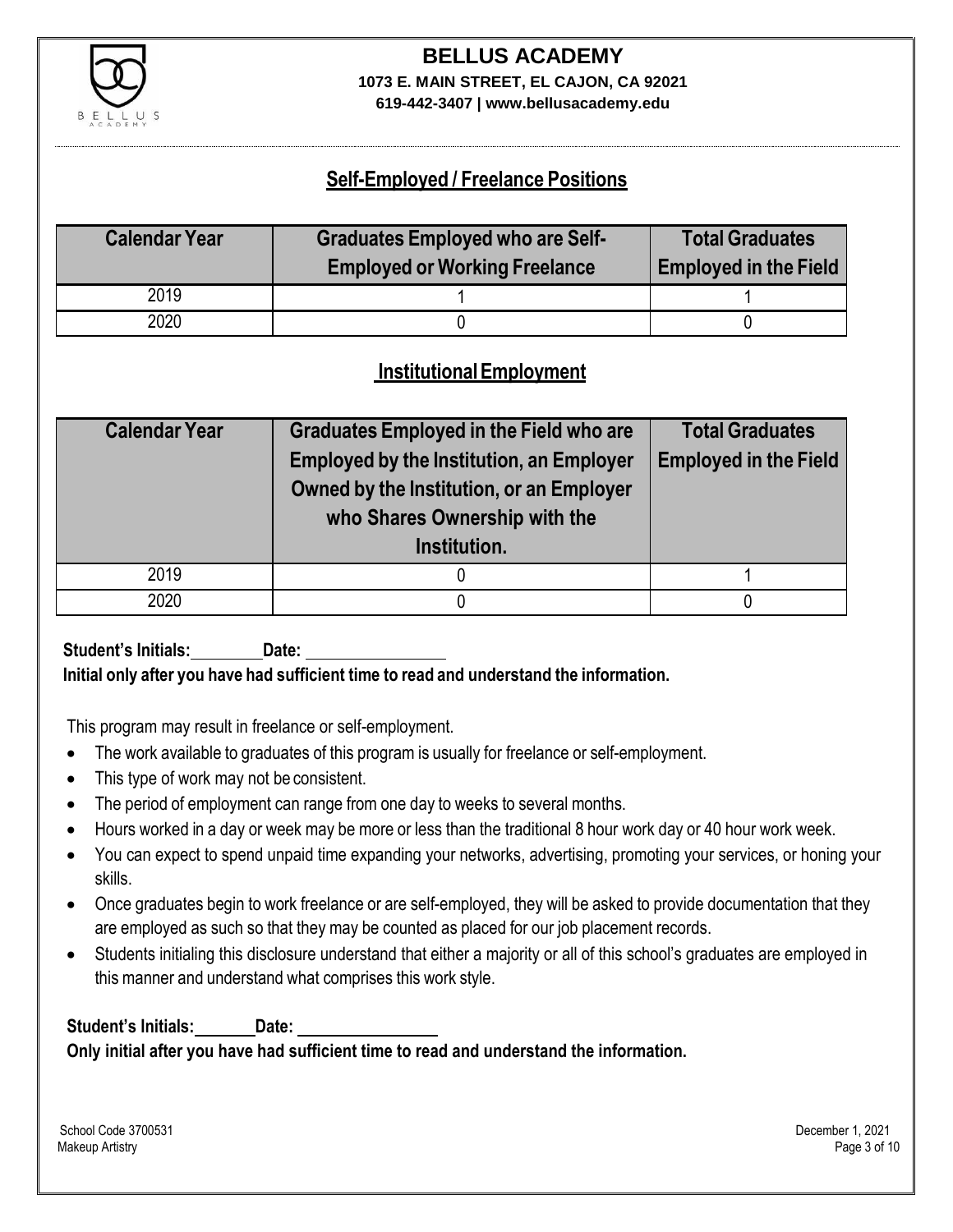

### **License Examination Passage Rates** *(includes data for the two calendar years prior to reporting)*

| <b>Calendar</b><br>Year | Number of<br><b>Graduates in</b><br><b>Calendar Year</b> | Number of<br><b>Graduates</b><br><b>Taking Exam</b> | <b>Who</b><br><b>Number</b><br><b>First</b><br><b>Passed</b><br><b>Available Exam</b><br>Exam | <b>Number Who</b><br><b>Failed First</b><br><b>Available</b><br>Exam | <b>Passage</b><br><b>Rate</b> |
|-------------------------|----------------------------------------------------------|-----------------------------------------------------|-----------------------------------------------------------------------------------------------|----------------------------------------------------------------------|-------------------------------|
| 2019                    |                                                          |                                                     |                                                                                               |                                                                      | 0%                            |
| 2020                    |                                                          |                                                     |                                                                                               |                                                                      |                               |

Licensure examination passage data is not available from the state agency administering the examination. We are unable to collect data from 0 graduates.

**Student's Initials: Date: Initial only after you have had sufficient time to read and understand the information.**

School Code 3700531 December 1, 2021<br>Makeup Artistry Page 4 of 10 Makeup Artistry Page 4 of 10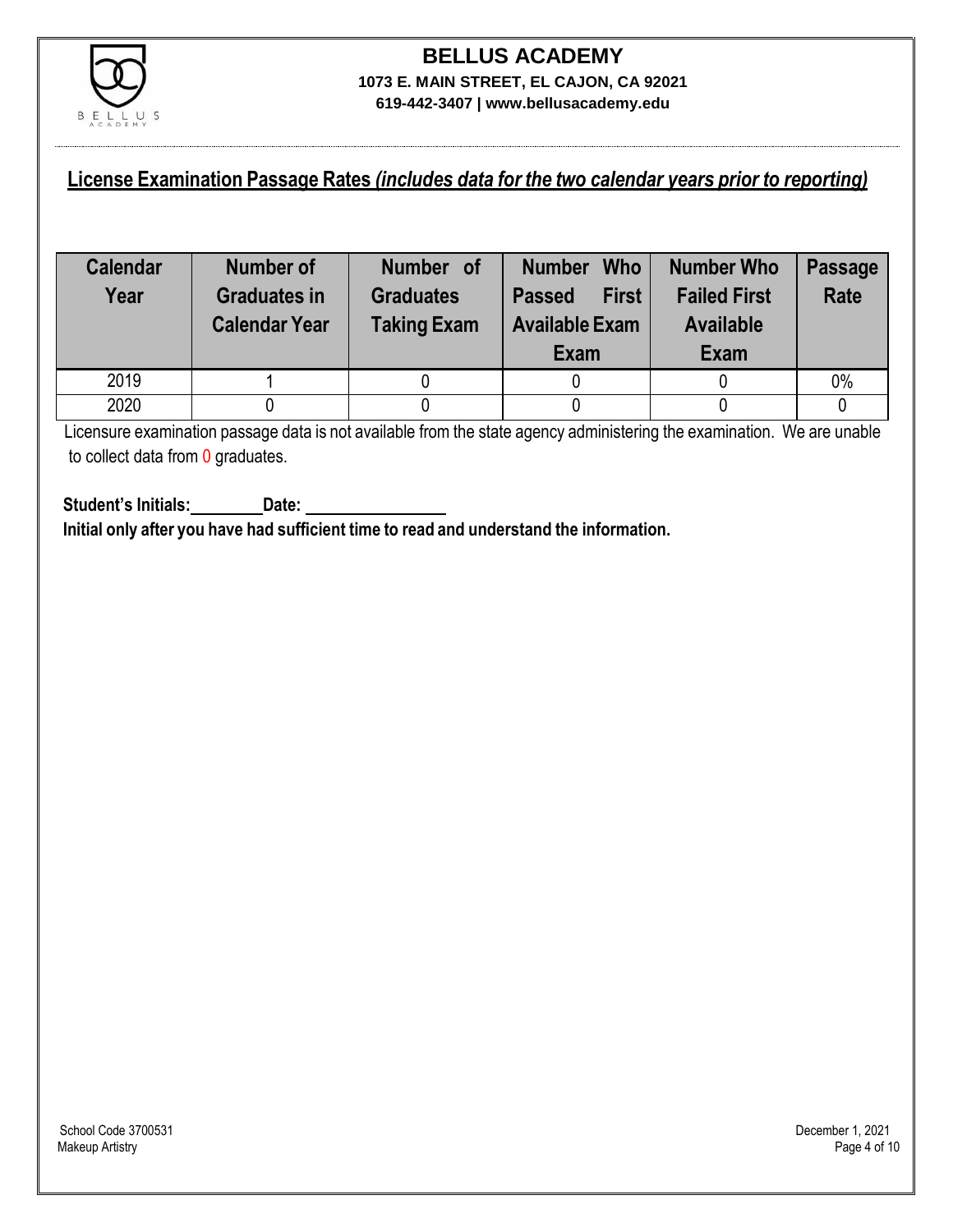

### **Salary and Wage Information** *(includes data for the two calendar years prior to reporting)*

### **Annual salary and wages reported for graduates employed in the field.**

| <b>Calendar</b> | <b>Graduates</b>     | <b>Graduates</b>   |                                     |  | $ $20,001 $ \$35,001 $ $40,001 $45,001 $ No Salary |
|-----------------|----------------------|--------------------|-------------------------------------|--|----------------------------------------------------|
| Year            | <b>Available for</b> | <b>Employed in</b> |                                     |  | <b>Information</b>                                 |
|                 | <b>Employment</b>    | <b>Field</b>       | \$25,000 \$40,000 \$45,000 \$50,000 |  | <b>Reported</b>                                    |
| 2019            |                      |                    |                                     |  |                                                    |
| 2020            |                      |                    |                                     |  |                                                    |

A list of sources used to substantiate salary disclosures is available from the school. Wage and salary data was gathered using the following data: Graduate Employment verification. Additional wage and salary information may be found on the Bureau of Labor Statistics O\*Net websites for each discipline at:

Makeup Artistry

[http://www.careerinfonet.org/occ\\_rep.asp?optstatus=011000000&soccode=395091&id=1&nodeid=2&stfips=06&search](http://www.careerinfonet.org/occ_rep.asp?optstatus=011000000&soccode=395091&id=1&nodeid=2&stfips=06&search=Go)  $=$ Go

**Student's Initials: Date:**

**Initial only after you have had sufficient time to read and understand the information.**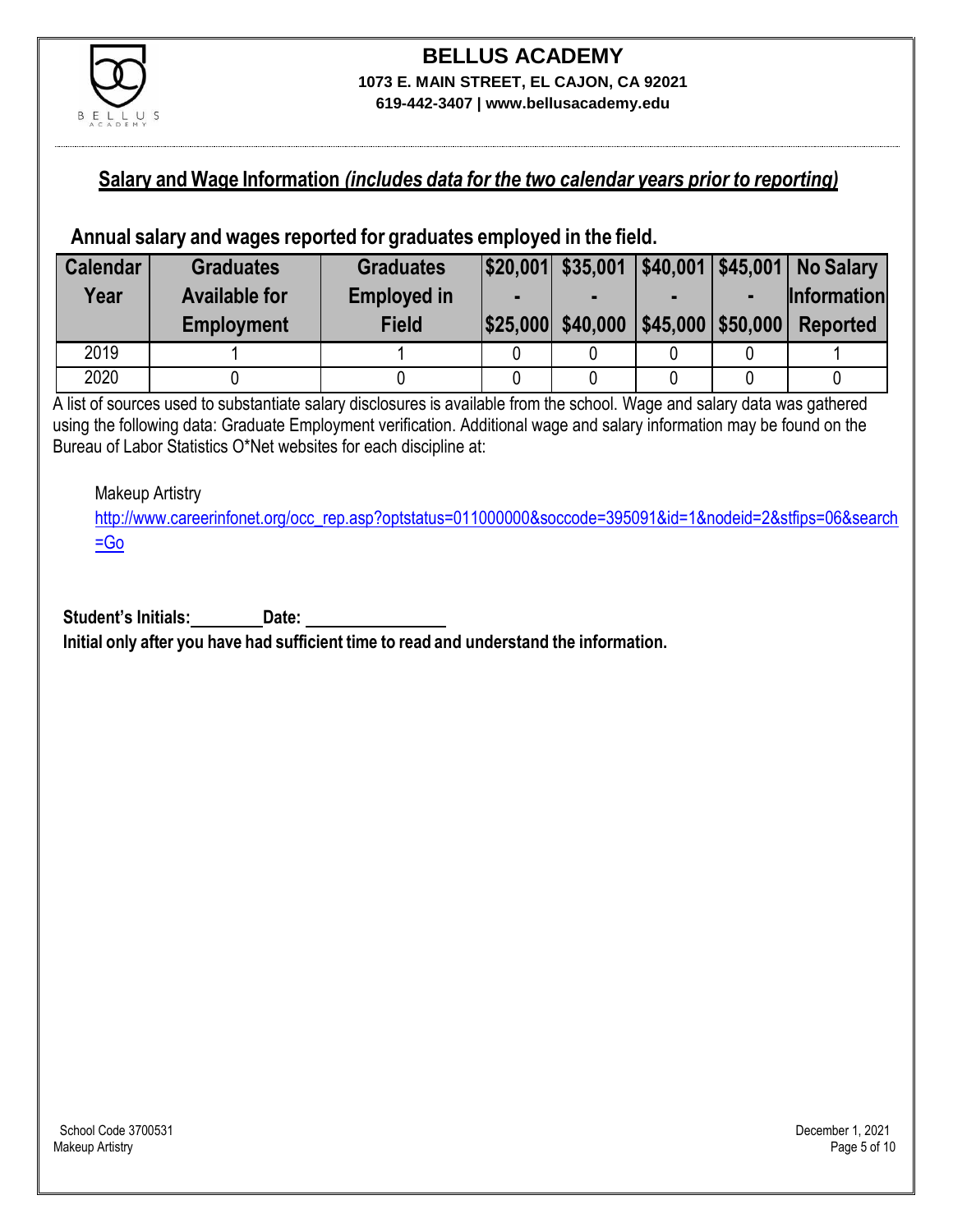

### **Cost of Educational Program**

Total charges for the program for students completing on time in 2019: **\$5,058.** Total charges may be higher for students that do not complete on time.

Total charges for the program for students completing on time in 2020: **\$5,224.** Total charges may be higher for students that do not complete on time.

**Student's Initials: Date: Initial only after you have had sufficient time to read and understand the information.**

## **Federal Student Loan Debt**

| <b>Calendar</b><br>Year(s) | Most recent three<br>year cohort default<br>rate, as reported by<br>the United State<br><b>Department of</b><br>Education. <sup>1</sup> | The percentage of<br>enrolled students<br>receiving federal<br>student loans to<br>pay for this<br>program. | The percentage of<br>graduates who<br>took out federal<br>student loans to<br>pay for this<br>program. | The average amount of<br>federal student loan<br>debt of graduates who<br>took out federal<br>student loans at this<br>institution. |
|----------------------------|-----------------------------------------------------------------------------------------------------------------------------------------|-------------------------------------------------------------------------------------------------------------|--------------------------------------------------------------------------------------------------------|-------------------------------------------------------------------------------------------------------------------------------------|
| 2019                       |                                                                                                                                         | $0\%$                                                                                                       | $0\%$                                                                                                  | \$4641                                                                                                                              |
| 2020                       | 1.5%                                                                                                                                    | $0\%$                                                                                                       | 0%                                                                                                     | \$3739                                                                                                                              |

<sup>1</sup>The percentage of students who defaulted on their federal student loans is called the Cohort Default Rate (CDR). It shows the percentage of this school's students who were more than 270 days (9 months) behind on their federal student loans within three years of when the first payment was due. This is the most recent CDR reported by the U.S. Department of Education.

**Student's Initials: Date: Initial only after you have had sufficient time to read and understand the information.**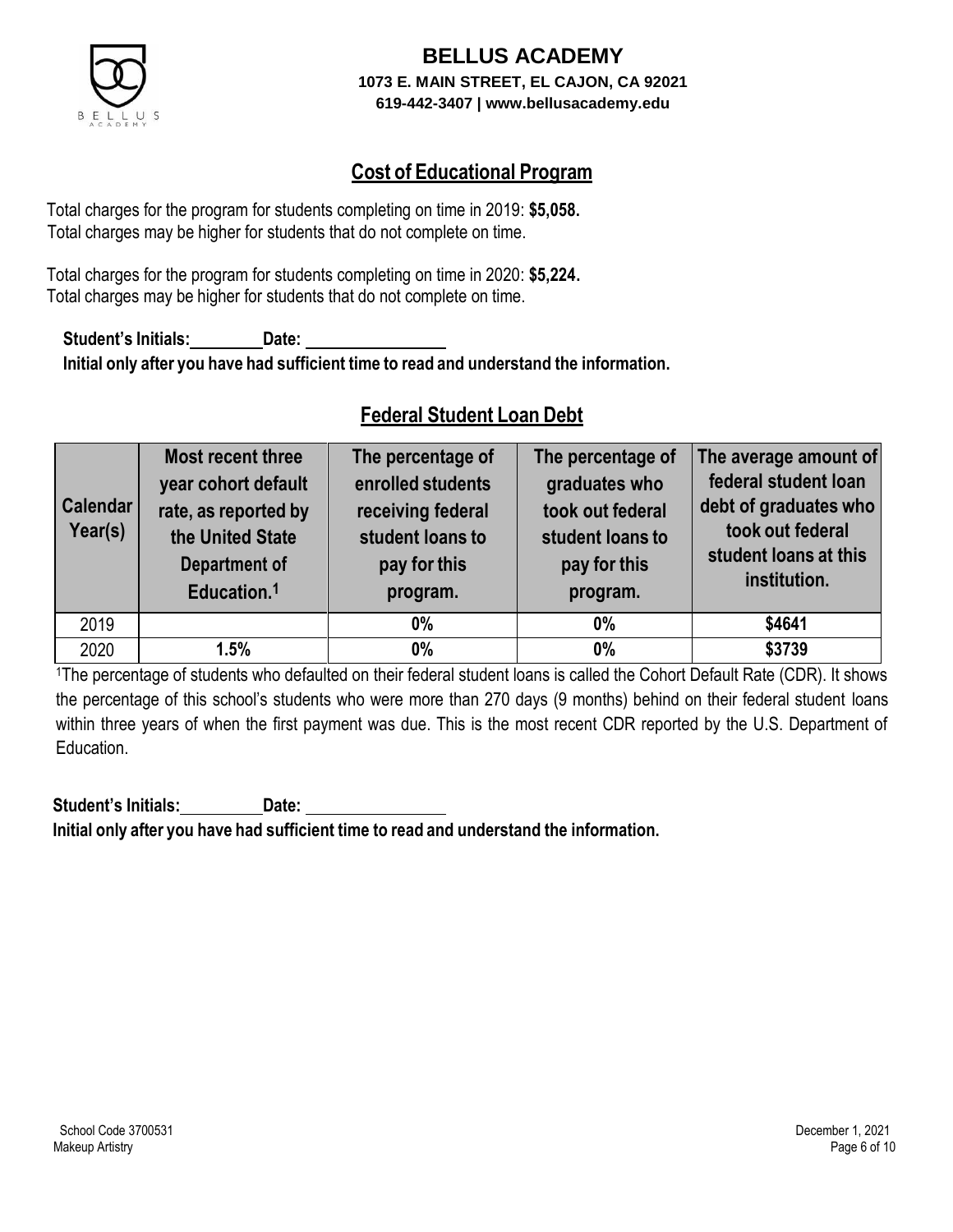

This fact sheet is filed with the Bureau for Private Postsecondary Education. Regardless of any information you may have relating to completion rates, placement rates, starting salaries, or license exam passage rates, this fact sheet contains the information as calculated pursuant to state law.

Any questions a student may have regarding this fact sheet that have not been satisfactorily answered by the institution may be directed to the Bureau for Private Postsecondary Education at 1747 N. Market Blvd, Suite 225, Sacramento, CA 95834, [www.bppe.ca.gov,](http://www.bppe.ca.gov/) toll-free telephone number (888) 370-7589 or by fax (916) 263-1897.

Student Name – Print

Student Signature Date

School Official Date Date Date Date Date Date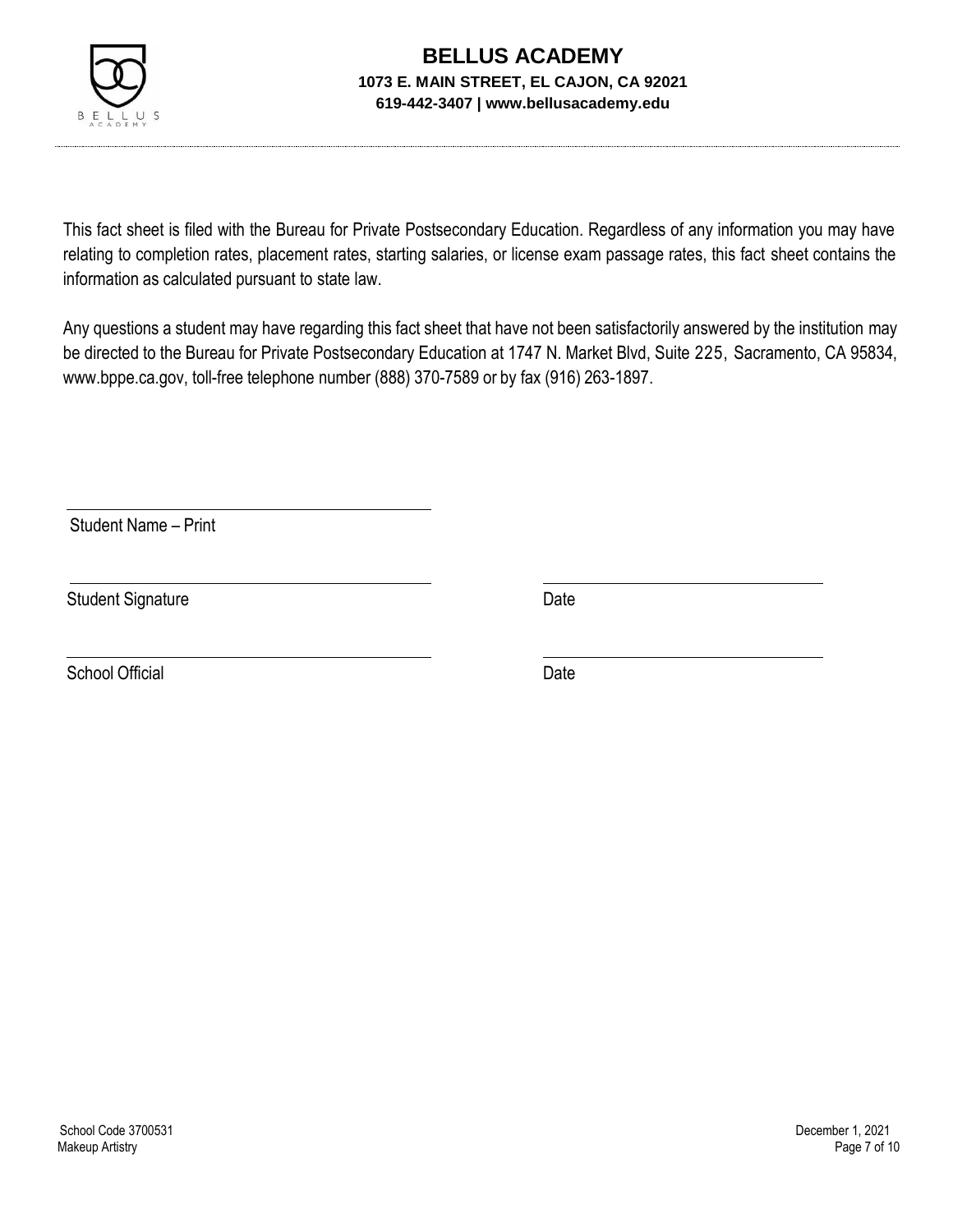

This program is new. Therefore, the number of students who graduate, the number of students who are placed, or the starting salary you can earn after finishing the educational program are unknown at the time. Information regarding general salary and placement statistics may be available from government sources or from the institution but is not equivalent to actual performance data. This program began on 11/10/2020. As of 12/01/2023, two full years of data for this program will be available.

## **Definitions**

- "Number of Students Who Began the Program" means the number of students who began a program who were scheduled to complete the program within 100% of the published program length within the reporting calendar year and excludes all students who cancelled during the cancellation period.
- "Students Available for Graduation" is the number of students who began the program minus the number of students who have died, been incarcerated, or been called to active military duty.
- "Number of On-time Graduates" is the number of students who completed the program within 100% of the published program length within the reporting calendar year.
- "On-time Completion Rate" is the number of on-time graduates divided by the number of students available for graduation.
- "150% Graduates" is the number of students who completed the program within 150% of the program length (includes on-time graduates).
- "150% Completion Rate" is the number of students who completed the program in the reported calendar year within 150% of the published program length, including on-time graduates, divided by the number of students available for graduation.
- "Graduates Available for Employment" means the number of graduates minus the number of graduates unavailable for employment.
- "Graduates Unavailable for Employment" means the graduates who, after graduation, die, become incarcerated, are called to active military duty, are international students that leave the United States or do not have a visa allowing employment in the United States, or are continuing their education in an accredited or bureau-approved postsecondary institution.
- "Graduates Employed in the Field" means graduates who beginning within six months after a student completes the applicable educational program are gainfully employed, whose employment has been reported, and for whom the institution has documented verification of employment. For occupations for which the state requires passing an examination, the six months period begins after the announcement of the examination results for the first examination available after a student completes an applicable educational program.
- "Placement Rate Employed in the Field" is calculated by dividing the number of graduates gainfully employed in the field by the number of graduates available for employment.
- "Number of Graduates Taking Exam" is the number of graduates who took the first available exam in the reported calendar year.

School Code 3700531 December 1, 2021 Makeup Artistry Page 8 of 10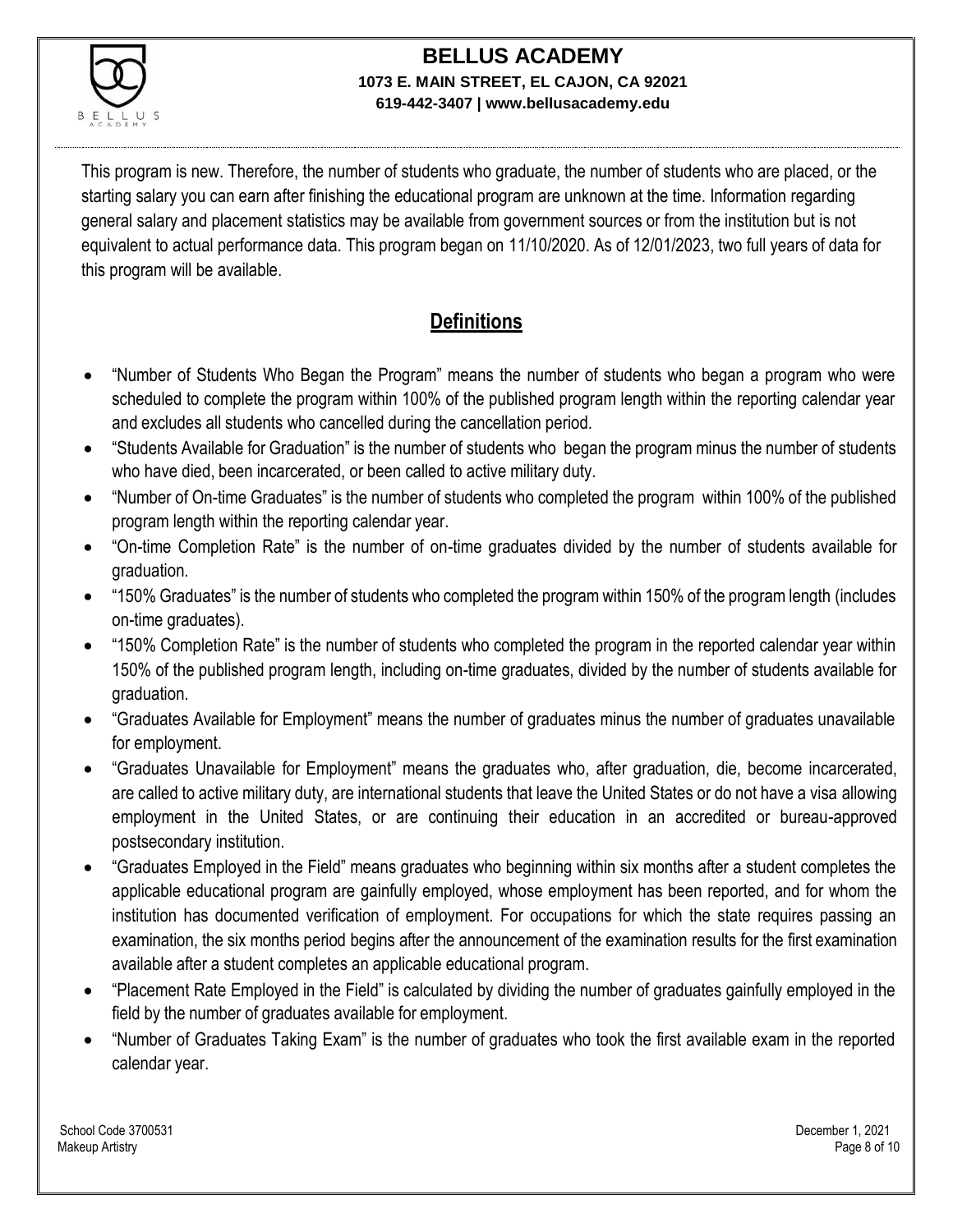

- "First Available Exam Date" is the date for the first available exam after a student completed a program.
- "Passage Rate" is calculated by dividing the number of graduates who passed the exam by the number of graduates who took the reported licensing exam.
- "Number Who Passed First Available Exam" is the number of graduates who took and passed the first available licensing exam after completing the program.
- "Salary" is as reported by graduate or graduate's employer.
- "No Salary Information Reported" is the number of graduates for whom, after making reasonable attempts, the school was not able to obtain salary information.